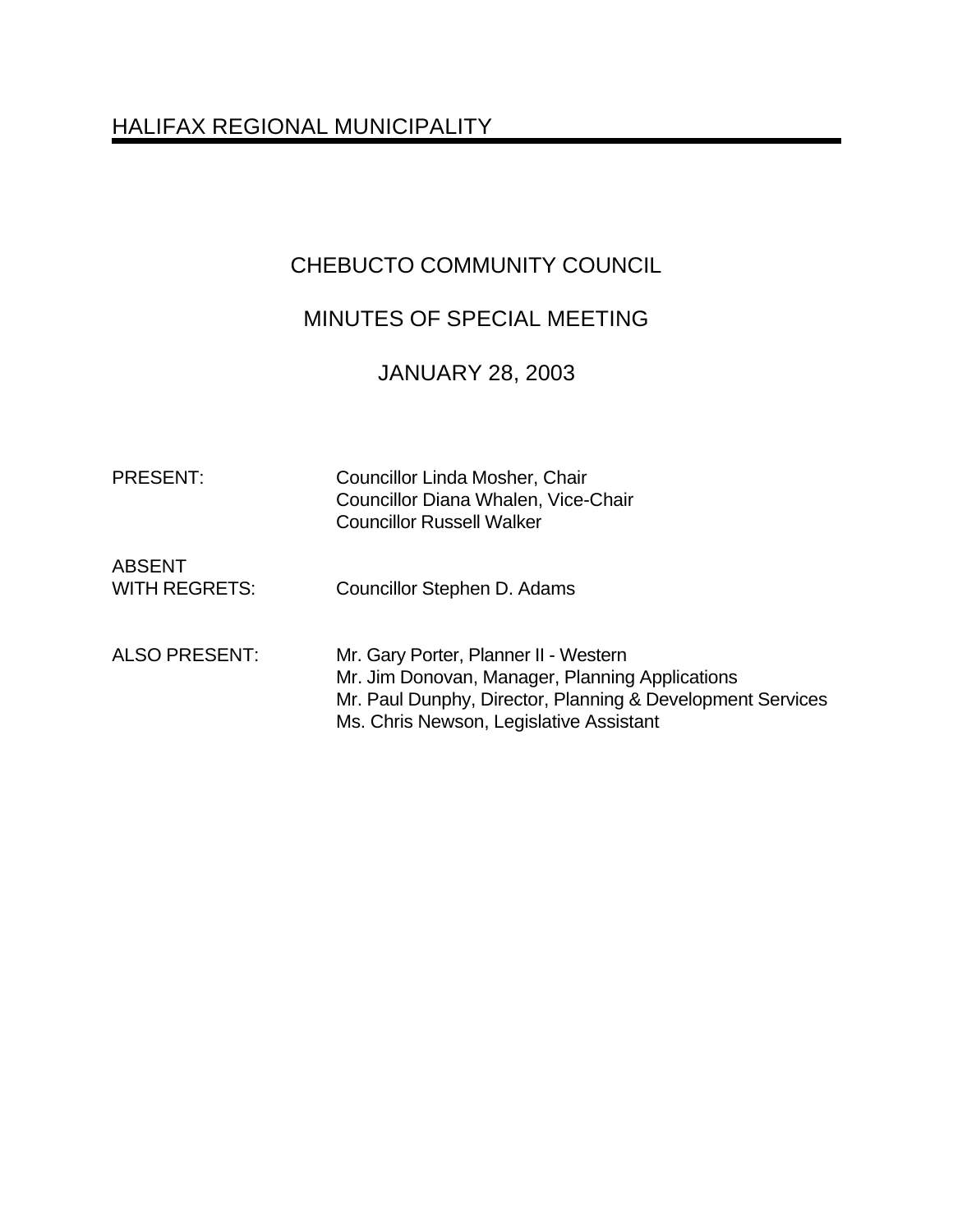### **TABLE OF CONTENTS**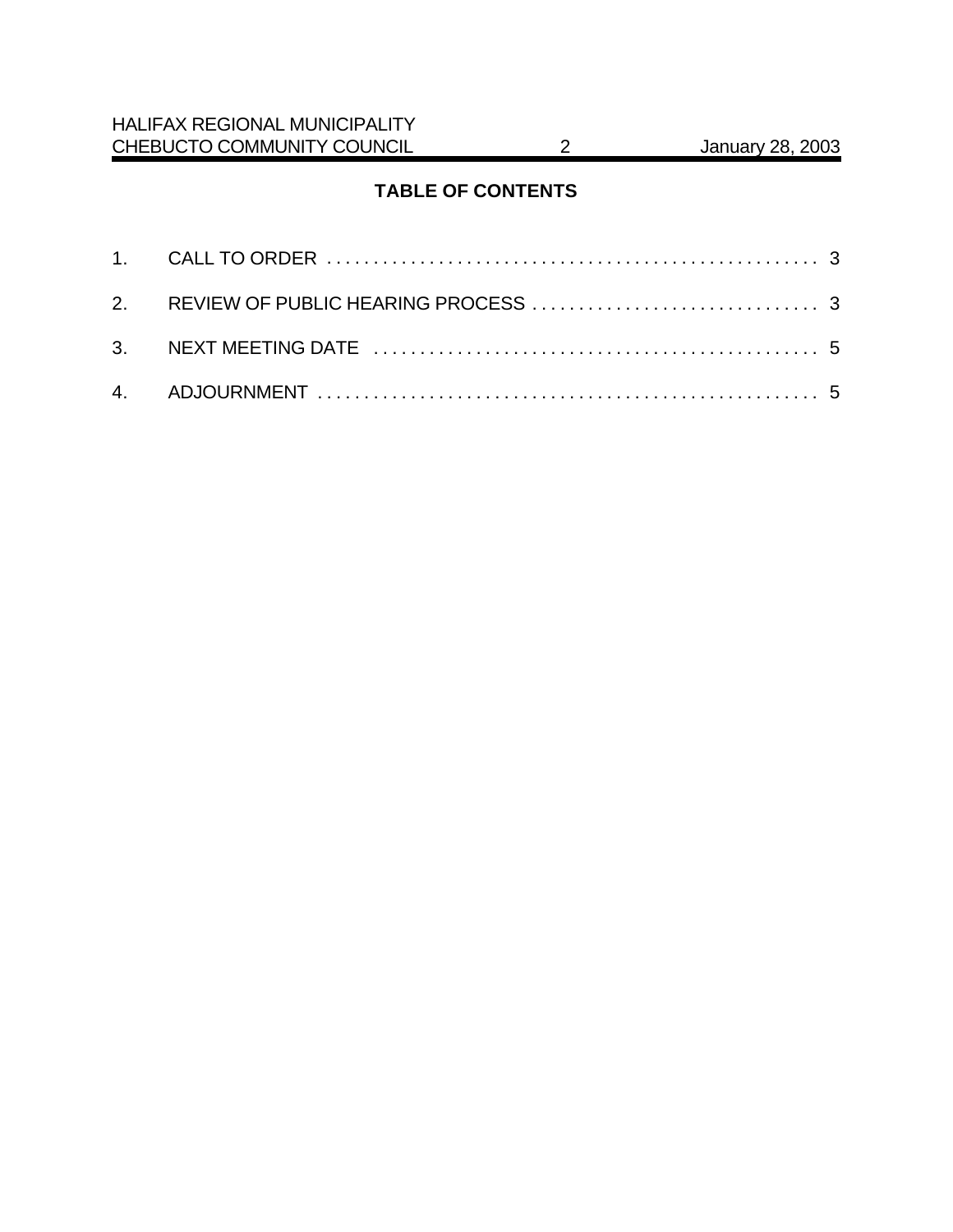#### **1. CALL TO ORDER**

The meeting was called to order at 1:00 pm in the Trophy Room, City Hall.

#### **2. REVIEW OF PUBLIC HEARING PROCESS**

Due to the public interest in the Governor's Brook, Mainland South proposed development, the following motion was made:

#### **MOVED by Councillor Walker, seconded by Councillor Whalen that the location for the Chebucto Community Council meeting of February 3, 2003 be moved to the Halifax West High School to accommodate the anticipated large number of public attending the meeting. MOTION PUT AND PASSED UNANIMOUSLY.**

During discussion of the upcoming Public Hearing scheduled for February 3, 2003 on the Governor's Brook, Mainland South application, the following points were raised:

- ! Sergeant at Arms could be asked to attend the meeting
- ! Police presence could be requested for the meeting to assist with crowd control. The Legislative Assistant will confirm with Police the possibility of having a Police presence at this meeting.
- ! The Chair should review the rules of order/guidelines for public participation at the beginning of the Public Hearing. The Legislative Assistant will prepare a Public Participation Guide to be copied and distributed at the meeting.
- ! The Public Speakers will have only one opportunity to speak and for only five minutes.
- ! The Chair could adjourn the meeting if the public do not adhere to the rules and regulations set out at the commencement of the meeting.
- ! Microphones will have to be rented as Halifax West High School does not supply those. The Legislative Assistant will confirm sound system/microphones available for the meeting.
- ! The meeting must end by 10:30 so that the school janitorial staff can complete their duties as they must vacate the building by 11:00 pm.
- ! A sign-up sheet should be supplied for any speakers in line to speak if time runs short.
- ! A second meeting date to continue the public hearing should be scheduled to allow for any speakers to present who were in line to speak at the first meeting. Chebucto Community Council decided that February 12, 2003 would be scheduled as the "runover" date for the Public Hearing if required. The Legislative Assistant will book Halifax West High School for both dates, February 3 and 12, 2003.
- ! Only those speakers on the sign-up sheet will be permitted to speak at the continuation meeting and no substitutes will be permitted. The person who signed the sheet must attend in person and speak on their own behalf. Their written submission may be sent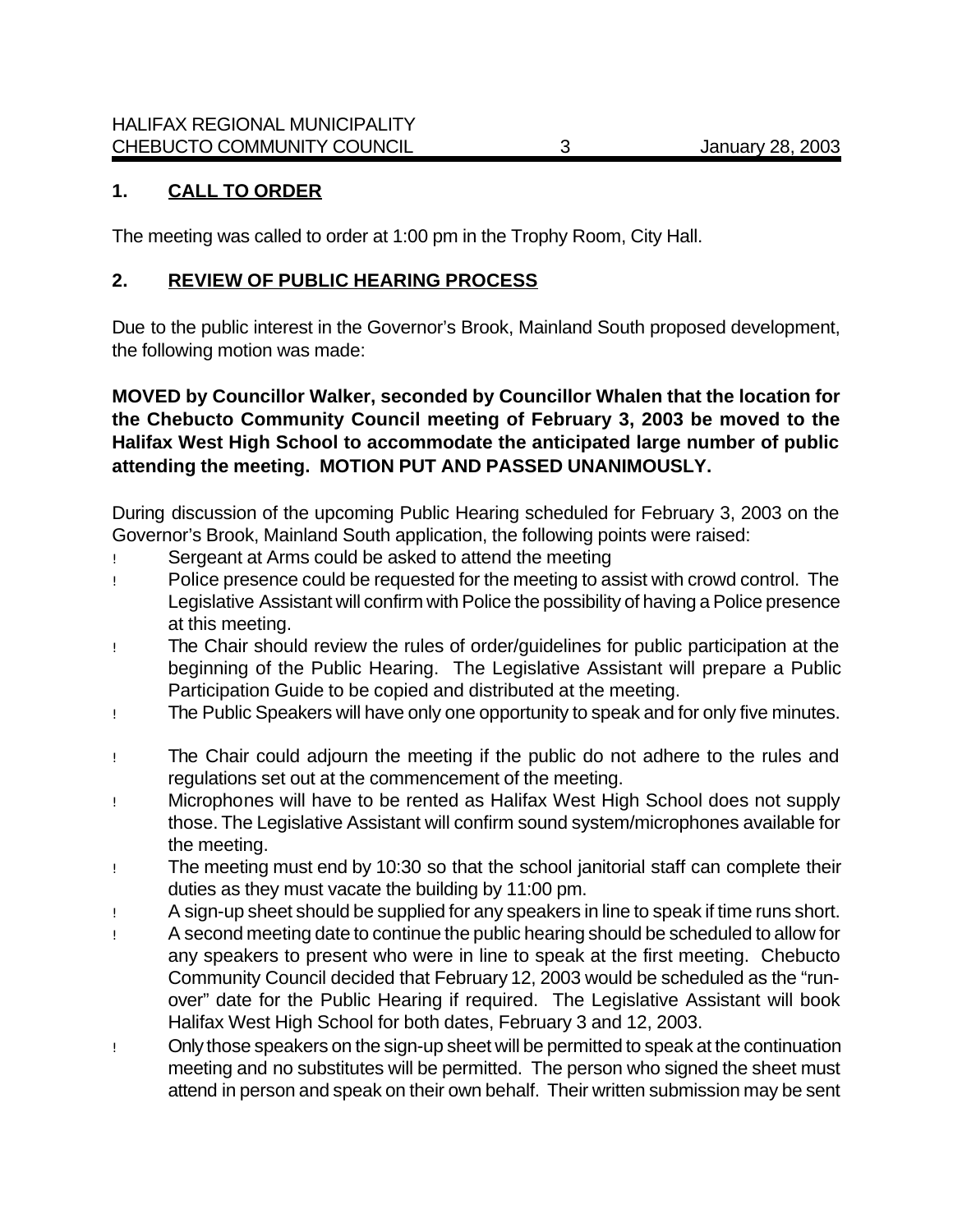to the Legislative Assistant to be placed in the record.

- ! Once the public hearing is closed, no further information will be considered by Community Council on this issue.
- ! A stop watch or method of keeping track of the speakers time was requested for the February 3 & 12 meetings. Councillor Mosher, as Chair, will notify the speakers when there are 30 seconds remaining in their five minute time allotment.
- ! An Environmental assessment should come from the Province not HRM as HRM is only reviewing the policies for development.
- ! It was recommended that the Community Council not meet with any group/organization/individual on this matter as it may be perceived as a private meeting. The Community Council are to encourage the interested parties to attend the public hearing so that all information is in a public format.
- ! The decision on the rezoning/development agreement will be based on the facts presented.

Councillor Walker left the meeting at 2:00 pm.

- ! in regards to the draft agenda, all petitions and delegations regarding this subject are to be part of the public hearing and not heard separately. All information/presentations are to be given/heard/presented during the public hearing.
- ! Councillor Mosher advised that she had requested Peter Duncan, Manager, Development Engineering, give a brief update on blasting before the public speakers commenced.
- ! All items would be moved up on the agenda so that the Public Hearing would be last to be dealt with. The Legislative Assistant will contact Tina Thibeault regarding the budget presentation being moved ahead on the agenda.
- ! there will be no debate during the public hearing
- ! public speakers will be asked to state if they have any affiliation they may have with this development
- ! the public should be told that if they ask a question, staff's response will be counted as part of their five minute time allotment. It was suggested that everyone be given an opportunity to speak first and any questions be answered at the end of the public input.
- ! there is to be no direct questioning of staff.
- ! The Legislative Assistant is to ask Police to not allow any placards other than hand held, bristol board signs, into the meeting room.
- ! Councillor Mosher, as Chair, would ask another Councillor to take the Chair if she has a question to ask.
- ! it was suggested that the Chair review the fire exits, washroom location etc. at the beginning of the meeting.

Councillor Walker returned to meeting at 2:25 pm.

! It was suggested that the public be asked to use their time wisely as they would only